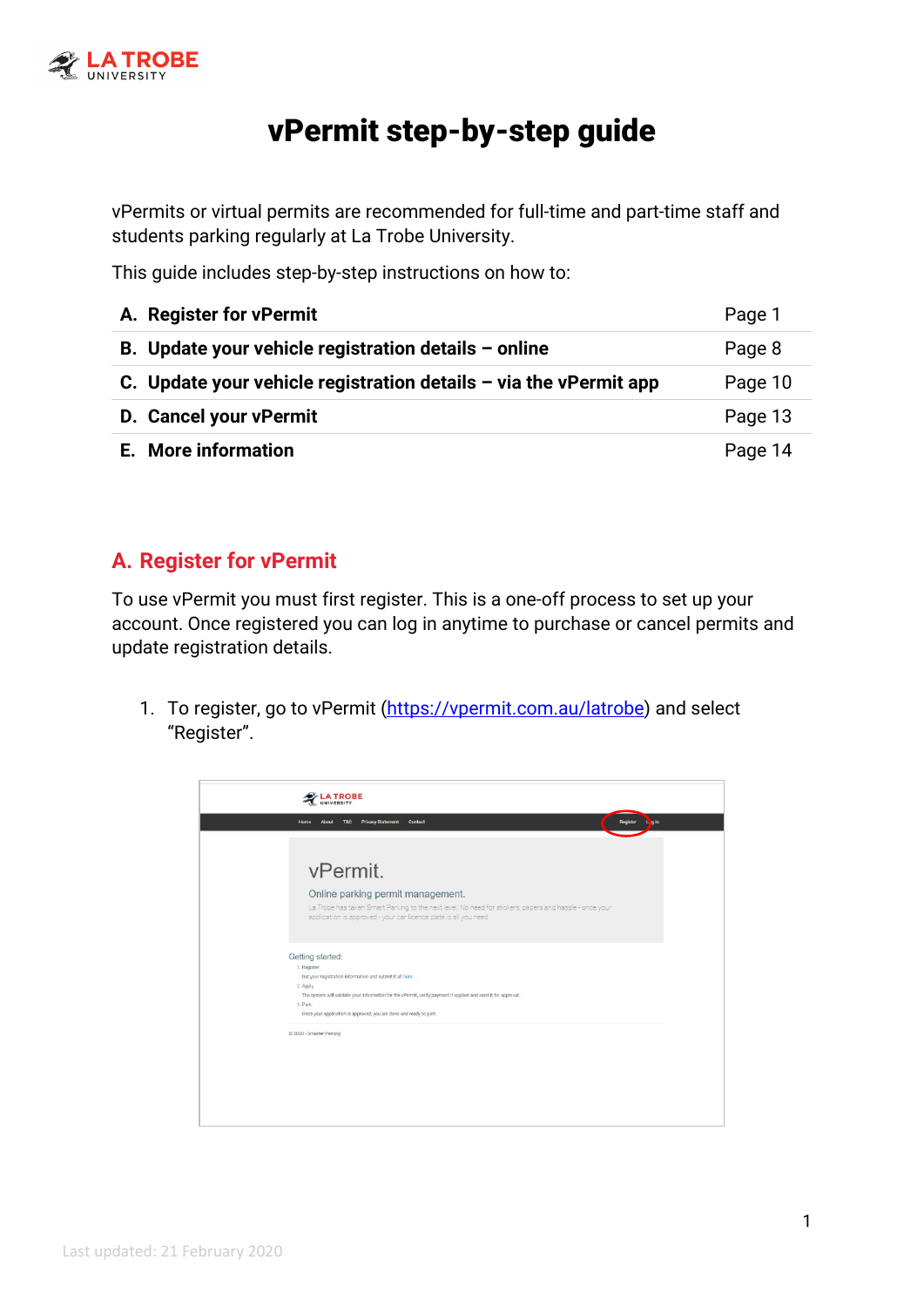- 2. Select your role:
	- **Student:** for La Trobe students you must have a valid student ID number to register.
	- **Staff:** for La Trobe staff you must have a valid staff ID number to register.
	- **Other:** for La Trobe Melbourne staff and students, Contractors and Tenants.

| Home<br><b>About</b><br>T&C       | <b>Privacy Statement</b><br>Contact                                      | Register<br>Log in |
|-----------------------------------|--------------------------------------------------------------------------|--------------------|
| Register your vPermit.            |                                                                          |                    |
|                                   |                                                                          |                    |
| Staff/student<br>Department       |                                                                          |                    |
| Create a staff or student account |                                                                          |                    |
| Role                              | Student                                                                  |                    |
| Email                             | <b>Student</b><br>Staff<br>Other                                         |                    |
| <b>Confirm Email</b>              | Email Address                                                            |                    |
| Given Name                        | Given Name                                                               |                    |
| <b>Family Name</b>                | Family Name                                                              |                    |
| Password                          | Password                                                                 |                    |
| Confirm password                  | Confirm Password                                                         |                    |
|                                   | I'm not a robot<br>u<br><b>reCAPTCHA</b><br>Primary Terris               |                    |
| Register                          | El I have read and accept the terms and conditions and privacy statement |                    |

- 3. Complete your details and nominate a password. Do not use your La Trobe password.
- 4. Complete the reCAPTCHA verification, tick to accept the terms and conditions and click "Register".

| About<br>T&C<br>Home                       | <b>Privacy Statement</b><br>Contact                                                              | Register<br>Log in |
|--------------------------------------------|--------------------------------------------------------------------------------------------------|--------------------|
| Register your vPermit.                     |                                                                                                  |                    |
| Staff/student<br>Department                |                                                                                                  |                    |
| Create a staff or student account          |                                                                                                  |                    |
| Role                                       | Staff                                                                                            |                    |
| Email                                      | traffic@latrobe.edu.au                                                                           |                    |
| Confirm Email                              | traffic@latrobe.edu.au                                                                           |                    |
| Given Name                                 | <b>John</b>                                                                                      |                    |
| <b>Family Name</b>                         | Smith                                                                                            |                    |
| Password                                   |                                                                                                  |                    |
| Confirm password                           |                                                                                                  |                    |
| $\checkmark$ fm not a robot<br>I have read | e<br><b>HECAPTCHA</b><br>Frage-Terra<br>od accept the terms and conditions and privacy statement |                    |
| Register                                   |                                                                                                  |                    |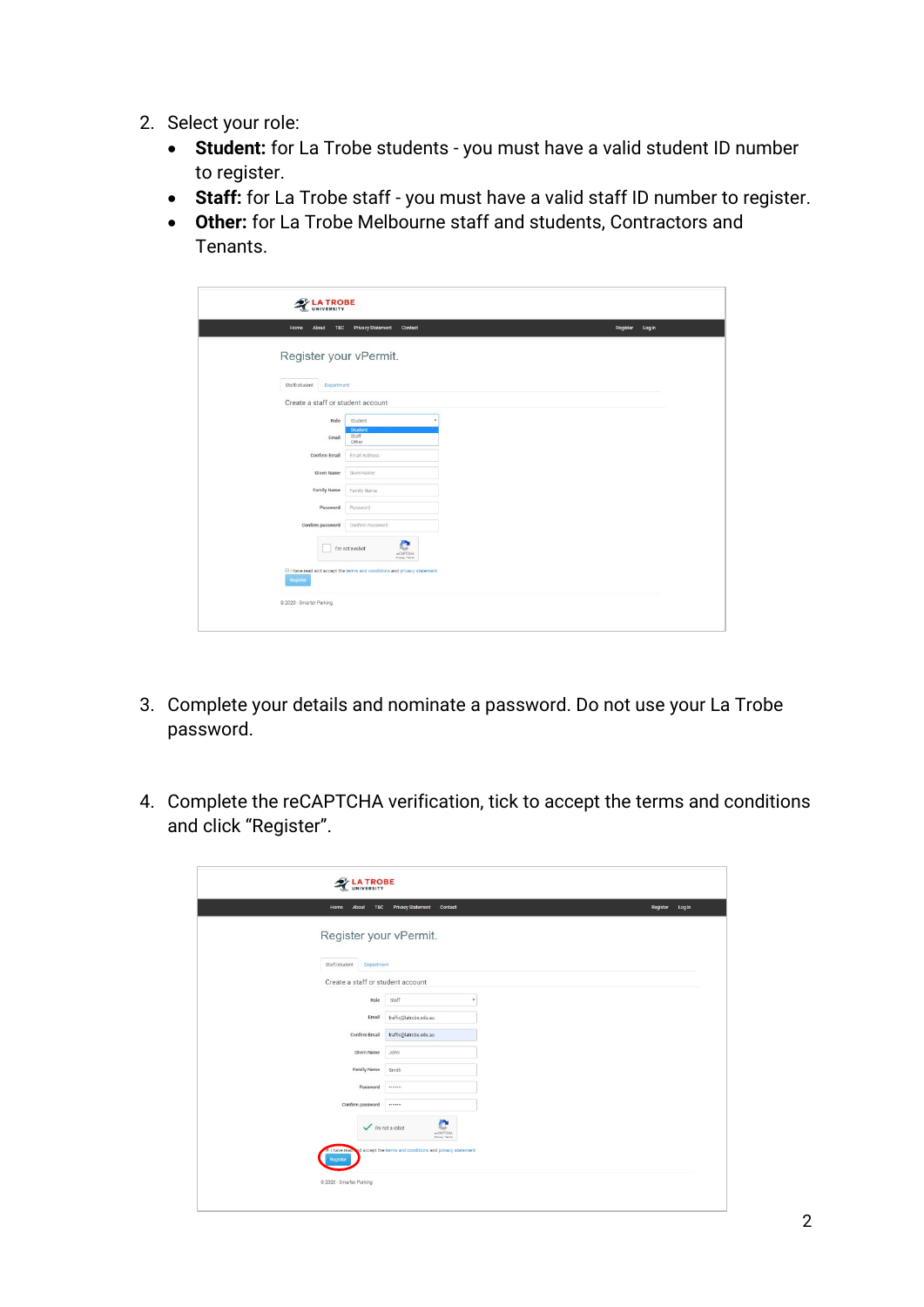You will receive confirmation of your registration and be advised to check your email for further instructions to complete the process.

| <b>B</b> LA TROBE<br>UNIVERSITY                                                                                                                                                                                                                                                                                    |                 |
|--------------------------------------------------------------------------------------------------------------------------------------------------------------------------------------------------------------------------------------------------------------------------------------------------------------------|-----------------|
| Home About T&C Privacy Statement Contact                                                                                                                                                                                                                                                                           | Register Log in |
| <b>Registration Instructions</b><br>Thank you for registering with vPermit, to complete the registration process look for an email in your inbox that provides further instructions.<br>If the email does not appear after several minutes, please check your junk mail folder and if it is not there, contact us. |                 |
| @ 2020 - Smarter Parking                                                                                                                                                                                                                                                                                           |                 |
|                                                                                                                                                                                                                                                                                                                    |                 |
|                                                                                                                                                                                                                                                                                                                    |                 |
|                                                                                                                                                                                                                                                                                                                    |                 |
|                                                                                                                                                                                                                                                                                                                    |                 |
|                                                                                                                                                                                                                                                                                                                    |                 |
|                                                                                                                                                                                                                                                                                                                    |                 |
|                                                                                                                                                                                                                                                                                                                    |                 |
|                                                                                                                                                                                                                                                                                                                    |                 |
|                                                                                                                                                                                                                                                                                                                    |                 |
|                                                                                                                                                                                                                                                                                                                    |                 |

Please note, the email may take up to 15 minutes to receive and may go to your junk mail folder.

5. Click on the link provided in the email to complete your registration.

| Please do not reply to this message as it is from an unattended mailbox.                                                                       |
|------------------------------------------------------------------------------------------------------------------------------------------------|
| Hello John Smith,                                                                                                                              |
| This message is to confirm the email address for the parking permit application that we received at https://vpermit.com.au/latrobe             |
| To complete the registration process click on this link<br>https://vpermit.com.au/latrobe/Account/RegisterConfirmation/al1DkpfDAbUMoHkNkYARnQ2 |
| If you did not make this request, please ignore this email.                                                                                    |
| La Trobe University Traffic and Parking<br>www.latrobe.edu.au/transport-central                                                                |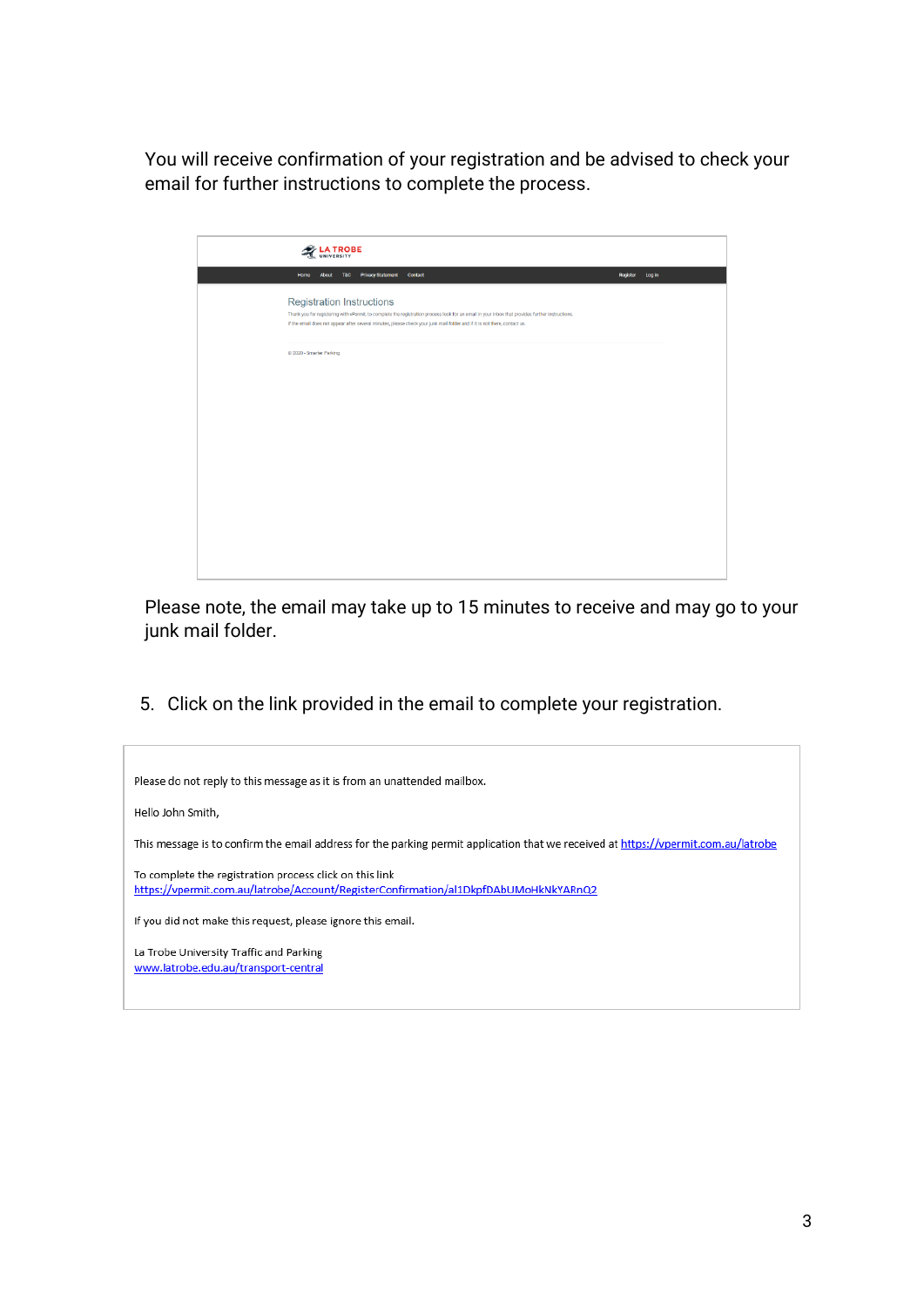6. At the confirmation screen, click on the link provided to complete your registration.

| <b>WE LA TROBE</b>                                                                                                       |                 |
|--------------------------------------------------------------------------------------------------------------------------|-----------------|
| About T&C Privacy Statement Contact<br>Home                                                                              | Register Log in |
| <b>Email Confirmed!</b><br>Your Email address has been confirmed. Please continue to finalise your account registration. |                 |
| @ 2020 - Smarter Parking                                                                                                 |                 |
|                                                                                                                          |                 |
|                                                                                                                          |                 |
|                                                                                                                          |                 |
|                                                                                                                          |                 |
|                                                                                                                          |                 |
|                                                                                                                          |                 |
|                                                                                                                          |                 |
|                                                                                                                          |                 |
|                                                                                                                          |                 |
|                                                                                                                          |                 |

7. You will be taken to the vPermit log in screen. Enter your email address and newly created password to log in.

| LA TROBE                 |                                                                                                                                                                                      |                 |
|--------------------------|--------------------------------------------------------------------------------------------------------------------------------------------------------------------------------------|-----------------|
| About T&C<br>Home        | <b>Privacy Statement</b> Contact                                                                                                                                                     | Register Log in |
|                          | Sign In<br>Email<br>$\bar{\mathfrak{A}}$<br>traffic@latrobe.edu.au<br>Password<br>$\bullet$<br>$\sim$ $\sim$<br><b>Forgot Password</b><br><b>E</b> Remember me<br>Login Sign Up Here |                 |
| @ 2020 - Smarter Parking |                                                                                                                                                                                      |                 |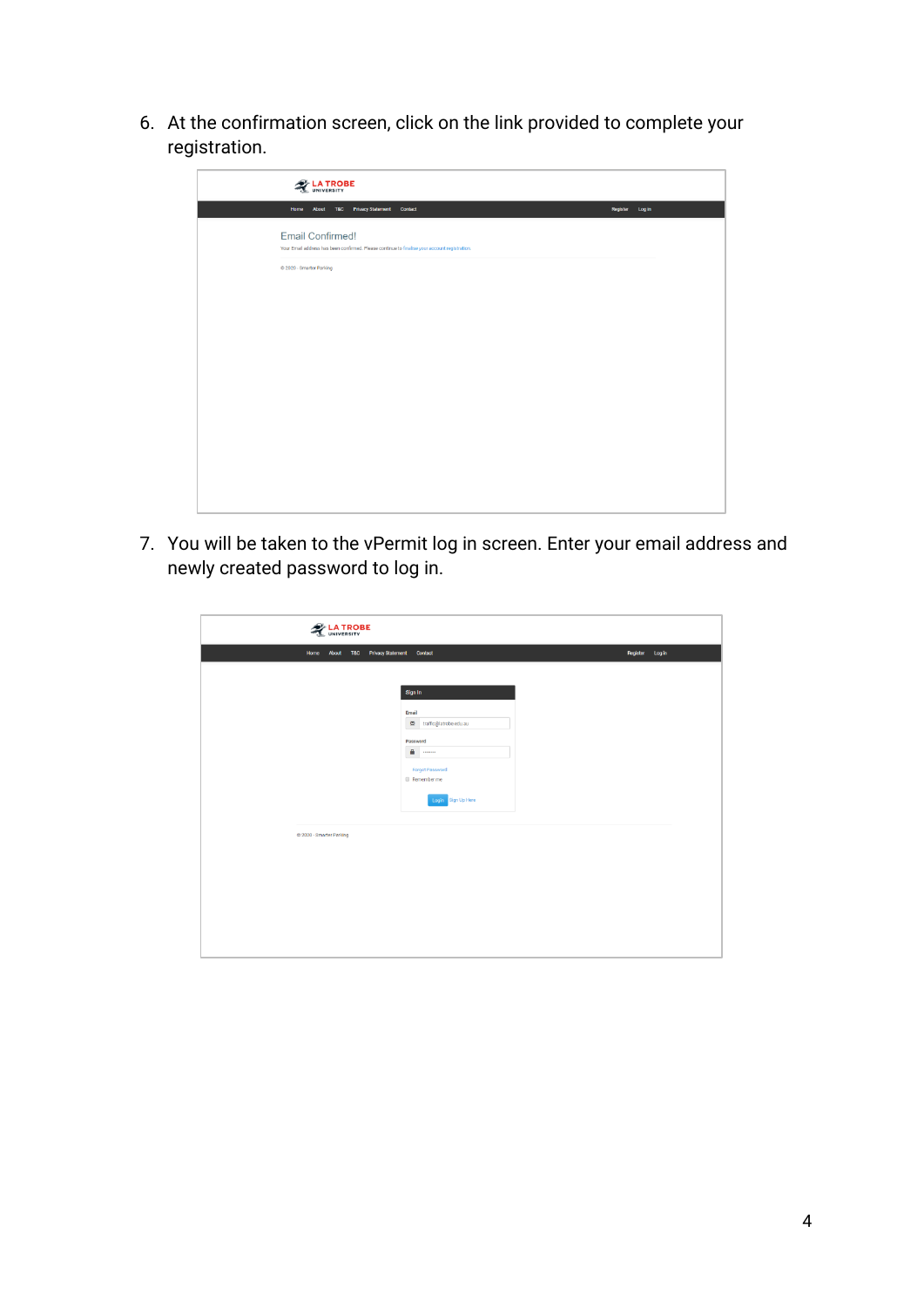8. For "Staff" and "Student" permits, enter your La Trobe ID number. If you registered as "Other", leave this field blank. Enter your contact number. Click "Next".

| <b>WE LA TROBE</b>                                    |                                               |
|-------------------------------------------------------|-----------------------------------------------|
| <b>My Permits</b><br><b>My Vehicles</b>               | L My Profile<br>Logout traffic@latrobe.edu.au |
| Finalise account registration<br>Personal Information |                                               |
| $\blacksquare$<br>Student/Staff ID                    |                                               |
| Mobile no.<br>Mobile                                  |                                               |
| Vext                                                  |                                               |
| C 2020 - Smarter Parking                              |                                               |
|                                                       |                                               |
|                                                       |                                               |
|                                                       |                                               |
|                                                       |                                               |
|                                                       |                                               |
|                                                       |                                               |
|                                                       |                                               |
|                                                       |                                               |
|                                                       |                                               |

9. Select your permit from the drop-down list provided. Most permits are available for 6 or 12 months – make your selection carefully.

| <b>LA TROBE</b>                                                                                                                                                                                                                                                                                                                                                                                              |                                           |
|--------------------------------------------------------------------------------------------------------------------------------------------------------------------------------------------------------------------------------------------------------------------------------------------------------------------------------------------------------------------------------------------------------------|-------------------------------------------|
| My Permits My Vehicles                                                                                                                                                                                                                                                                                                                                                                                       | LMy Profile Logout traffic@latrobe.edu.au |
| Select your vPermit                                                                                                                                                                                                                                                                                                                                                                                          |                                           |
| Permit Information                                                                                                                                                                                                                                                                                                                                                                                           |                                           |
| ID<br>- other                                                                                                                                                                                                                                                                                                                                                                                                |                                           |
| Please select a permit<br>$\overline{\mathbf v}$                                                                                                                                                                                                                                                                                                                                                             |                                           |
| Register<br>Important:<br>. Credit card payments are shown as the full cost of the permit<br>. Salary deductions payments are shown as the fortnightly cost of the permit<br>. RED RESERVED and BLACK permits are for users that have been assigned a specific parking space. Do not select these permits without prior consultation with traffic and<br>parking. Doing so may incur non-refundable charges. |                                           |
| @ 2020 - Smarter Parking                                                                                                                                                                                                                                                                                                                                                                                     |                                           |
|                                                                                                                                                                                                                                                                                                                                                                                                              |                                           |
|                                                                                                                                                                                                                                                                                                                                                                                                              |                                           |
|                                                                                                                                                                                                                                                                                                                                                                                                              |                                           |
|                                                                                                                                                                                                                                                                                                                                                                                                              |                                           |
|                                                                                                                                                                                                                                                                                                                                                                                                              |                                           |
|                                                                                                                                                                                                                                                                                                                                                                                                              |                                           |
|                                                                                                                                                                                                                                                                                                                                                                                                              |                                           |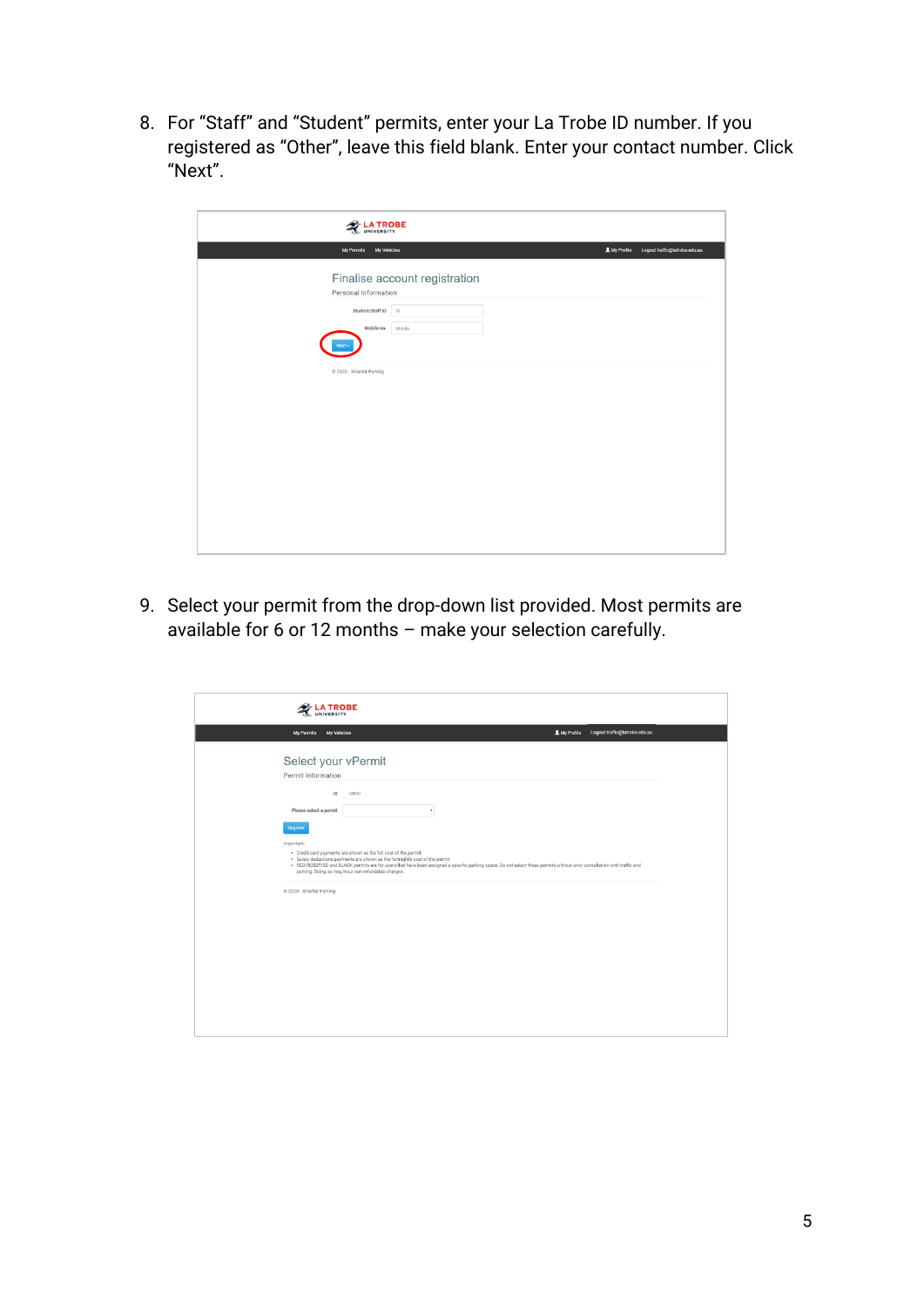10.Enter your vehicle registration details. The first entry should be your most commonly used vehicle. Only one vehicle may be "active" at a time.

The "active" vehicle is the vehicle you are driving and parking that day - if you change vehicles, you need to log in online or via the app to change your "active" registration and activate the other licence plate.

11.Click "Register".

| My Vehicles<br>My Permits |                                                                                                                                                 | 1 My Profile<br>Logout traffic@latrobe.edu.au                                                                                                                            |
|---------------------------|-------------------------------------------------------------------------------------------------------------------------------------------------|--------------------------------------------------------------------------------------------------------------------------------------------------------------------------|
|                           |                                                                                                                                                 |                                                                                                                                                                          |
| Select your vPermit       |                                                                                                                                                 |                                                                                                                                                                          |
| Permit Information        |                                                                                                                                                 |                                                                                                                                                                          |
| ID.                       | - other                                                                                                                                         |                                                                                                                                                                          |
| Please select a permit    | Staff White permit (exp 30/6/2020) (F +                                                                                                         |                                                                                                                                                                          |
|                           | Payment Method ® Pay online (Credit Card)                                                                                                       |                                                                                                                                                                          |
|                           | Please do not press the Back button when using Credit Card.                                                                                     |                                                                                                                                                                          |
| Vehicle 1                 | Active<br><b>Mandatory</b>                                                                                                                      |                                                                                                                                                                          |
| Vehicle 2                 | Optional                                                                                                                                        |                                                                                                                                                                          |
|                           |                                                                                                                                                 |                                                                                                                                                                          |
| Vehicle 3                 | Optional                                                                                                                                        |                                                                                                                                                                          |
|                           | Vehicles can be managed from the My Vehicles tab of your online account once your permit has been activated                                     |                                                                                                                                                                          |
|                           |                                                                                                                                                 |                                                                                                                                                                          |
| <b>Important:</b>         |                                                                                                                                                 |                                                                                                                                                                          |
|                           | · Credit card payments are shown as the full cost of the permit<br>. Salary deductions payments are shown as the fortnightly cost of the permit |                                                                                                                                                                          |
|                           | parking. Doing so may incur non-refundable charges.                                                                                             | . RED RESERVED and BLACK permits are for users that have been assigned a specific parking space. Do not select these permits without prior consultation with traffic and |
| @ 2020 - Smarter Parking  |                                                                                                                                                 |                                                                                                                                                                          |

a. If paying by credit card you will now be directed to the OneStop payment portal.

| La Trobe University ePayments |       |                                              |      |             |  |
|-------------------------------|-------|----------------------------------------------|------|-------------|--|
| <b>Payment Card Details</b>   |       |                                              |      |             |  |
| Number                        |       |                                              |      | LTBP1645392 |  |
| Amount<br>Email               |       | hall_erin@hotmail.com                        |      | \$204.90    |  |
| Cardholder Name               |       | Cardholder Name                              |      |             |  |
| Card Number                   |       | Card Number                                  |      |             |  |
| <b>Expiry Date</b>            | Month | <b>MM</b>                                    | Year | YY          |  |
| Security Code (CVV)           |       | (i) What's this?                             |      | CCV         |  |
|                               |       | Amount Payable \$204.90                      |      |             |  |
|                               |       | Pay Now<br>Select a different payment method |      |             |  |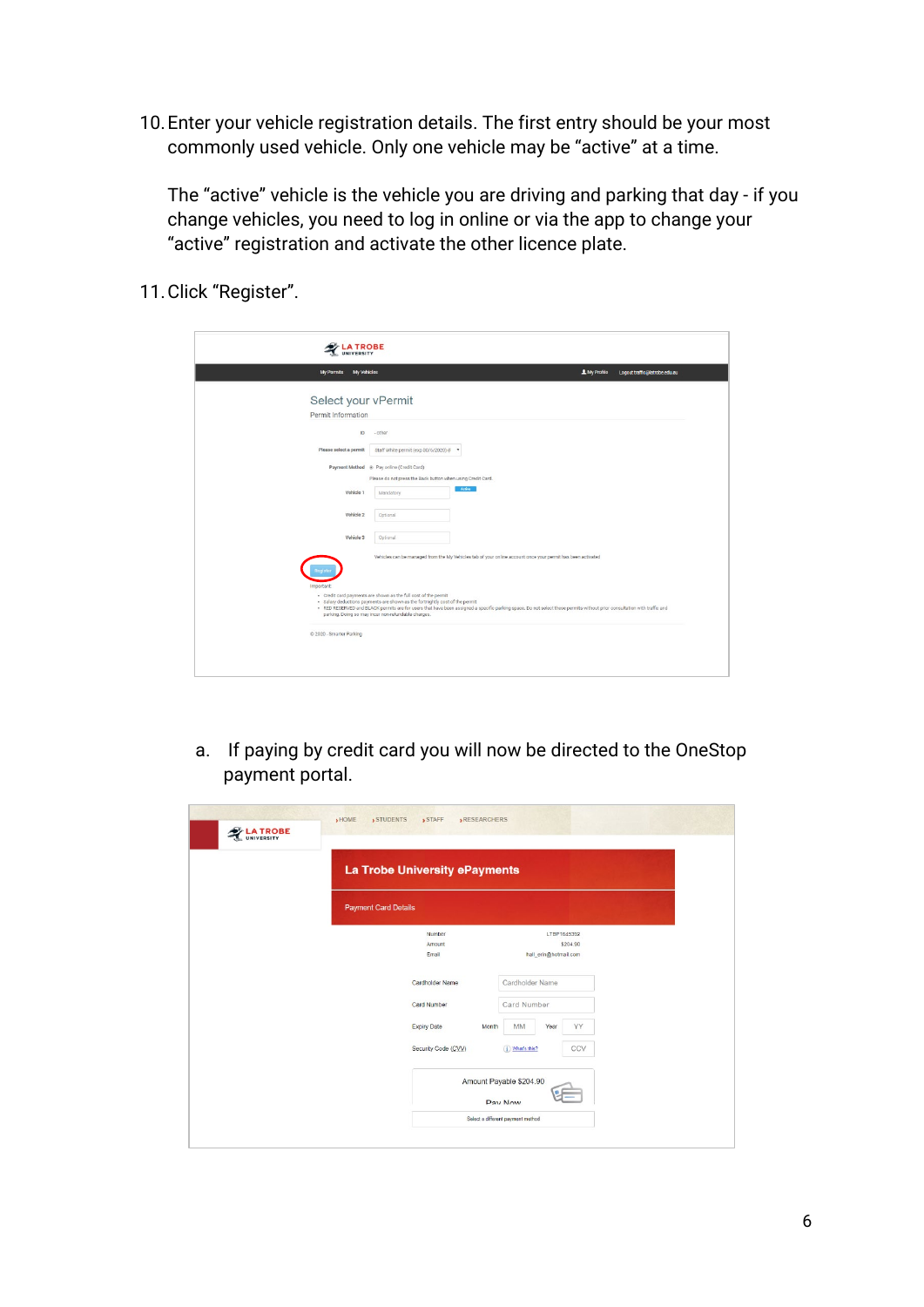b. If paying via salary sacrifice or paying in person, you will be taken straight to your permit summary page.

| <b>ROBE</b><br>UNIVERSITY                                                                                                                                |  |                                   |               |                  |                               |         |
|----------------------------------------------------------------------------------------------------------------------------------------------------------|--|-----------------------------------|---------------|------------------|-------------------------------|---------|
| My Vehicles<br>My Permits                                                                                                                                |  |                                   |               | L My Profile     | Logout traffic@latrobe.edu.au |         |
| <b>My Permits</b>                                                                                                                                        |  |                                   |               |                  |                               |         |
| <b>Account History</b>                                                                                                                                   |  |                                   |               |                  |                               |         |
| <b>Created On</b> Permit Name                                                                                                                            |  | Valid Until Amount Payment Method | <b>Status</b> | Comment Car Regs |                               | Permit# |
| 29-01-2020 Staff White permit (exp 30/6/2020) 30-06-2020 \$204.90 Pay online (Credit Card)                                                               |  |                                   | Active        |                  | ABC123, XYZ789 33043          |         |
| If your permit status is Payment Pending then your permit is not active. Please contact Traffic and Parking to confirm that your payment was successful. |  |                                   |               |                  |                               |         |
|                                                                                                                                                          |  |                                   |               |                  |                               |         |
|                                                                                                                                                          |  |                                   |               |                  |                               |         |
|                                                                                                                                                          |  |                                   |               |                  |                               |         |

c. The "My Permits" page will include the status of your permit. Depending on the status, you may need to take action:

| <b>Permit Status</b>                          | <b>Action</b>                                                                                                                                                                                  |
|-----------------------------------------------|------------------------------------------------------------------------------------------------------------------------------------------------------------------------------------------------|
| <b>Active</b>                                 | Payment successful, your permit is active.                                                                                                                                                     |
| <b>Pending Payment</b><br><b>Confirmation</b> | Your online payment failed. Contact La Trobe<br>Traffic & Parking on (03) 9479 2017 or<br>traffic@latrobe.edu.au. Your permit is not active.                                                   |
| Pay in Person                                 | You need to pay in person at the Infrastructure &<br>Operations Agora Hub, Level 1, Agora East. Your<br>permit is not active until you make payment.<br>Remember to take your student ID card. |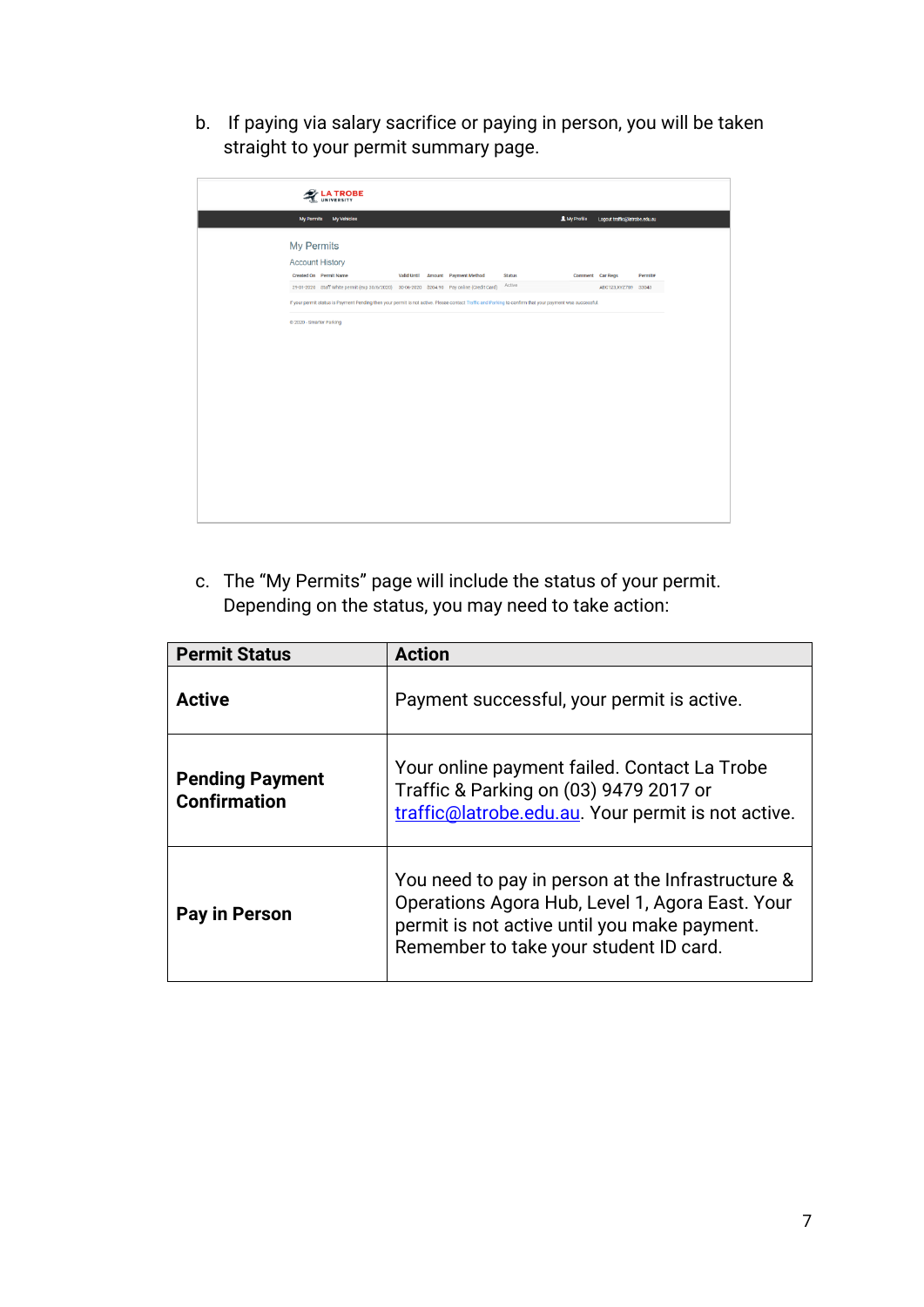# **B. Update your vehicle registration details – online**

1. Go to vPermit [\(https://vpermit.com.au/latrobe\)](https://vpermit.com.au/latrobe) and select "Log In".

| <b>Privacy Statement</b><br>Contact<br>Home<br>About<br>T&C<br>Rogi <sup>t</sup> (or<br>Login<br>vPermit.<br>Online parking permit management.<br>La Trobe has taken Smart Parking to the next level. No need for stickers, papers and hassle - once your<br>application is approved - your car licence plate is all you need.<br>Getting started:<br>1. Register<br>Get your registration information and submit it all here<br>2. Apply<br>The system will validate your information for the vPermit, verify payment if applied and send it for approval.<br>3. Park<br>Once your application is approved, you are done and ready to park. | @ 2020 - Smarter Parking |  | <b>A TROBE</b> |  |
|----------------------------------------------------------------------------------------------------------------------------------------------------------------------------------------------------------------------------------------------------------------------------------------------------------------------------------------------------------------------------------------------------------------------------------------------------------------------------------------------------------------------------------------------------------------------------------------------------------------------------------------------|--------------------------|--|----------------|--|
|                                                                                                                                                                                                                                                                                                                                                                                                                                                                                                                                                                                                                                              |                          |  |                |  |
|                                                                                                                                                                                                                                                                                                                                                                                                                                                                                                                                                                                                                                              |                          |  |                |  |
|                                                                                                                                                                                                                                                                                                                                                                                                                                                                                                                                                                                                                                              |                          |  |                |  |
|                                                                                                                                                                                                                                                                                                                                                                                                                                                                                                                                                                                                                                              |                          |  |                |  |
|                                                                                                                                                                                                                                                                                                                                                                                                                                                                                                                                                                                                                                              |                          |  |                |  |
|                                                                                                                                                                                                                                                                                                                                                                                                                                                                                                                                                                                                                                              |                          |  |                |  |
|                                                                                                                                                                                                                                                                                                                                                                                                                                                                                                                                                                                                                                              |                          |  |                |  |
|                                                                                                                                                                                                                                                                                                                                                                                                                                                                                                                                                                                                                                              |                          |  |                |  |
|                                                                                                                                                                                                                                                                                                                                                                                                                                                                                                                                                                                                                                              |                          |  |                |  |
|                                                                                                                                                                                                                                                                                                                                                                                                                                                                                                                                                                                                                                              |                          |  |                |  |
|                                                                                                                                                                                                                                                                                                                                                                                                                                                                                                                                                                                                                                              |                          |  |                |  |
|                                                                                                                                                                                                                                                                                                                                                                                                                                                                                                                                                                                                                                              |                          |  |                |  |
|                                                                                                                                                                                                                                                                                                                                                                                                                                                                                                                                                                                                                                              |                          |  |                |  |

2. Log in using your email and password.

| <b>LA TROBE</b>          |                                                                                                                                                                                                                                                                                                                                                                                                                                                                                                                                                                                                                                                                         |                 |
|--------------------------|-------------------------------------------------------------------------------------------------------------------------------------------------------------------------------------------------------------------------------------------------------------------------------------------------------------------------------------------------------------------------------------------------------------------------------------------------------------------------------------------------------------------------------------------------------------------------------------------------------------------------------------------------------------------------|-----------------|
| About T&C<br>Home        | <b>Privacy Statement</b> Contact                                                                                                                                                                                                                                                                                                                                                                                                                                                                                                                                                                                                                                        | Register Log in |
|                          | Sign In<br>Email<br>$\begin{tabular}{ll} \hline \end{tabular} \begin{tabular}{ll} \hline \end{tabular} \begin{tabular}{ll} \hline \end{tabular} \begin{tabular}{ll} \hline \end{tabular} \begin{tabular}{ll} \hline \end{tabular} \begin{tabular}{ll} \hline \end{tabular} \end{tabular} \begin{tabular}{ll} \hline \end{tabular} \begin{tabular}{ll} \hline \end{tabular} \end{tabular} \begin{tabular}{ll} \hline \end{tabular} \begin{tabular}{ll} \hline \end{tabular} \end{tabular} \begin{tabular}{ll} \hline \end{tabular} \begin{tabular}{ll} \hline \end{tab$<br>Password<br>$\bullet$<br><b>Forgot Password</b><br><b>B</b> Remember me<br>Login Sign Up Here |                 |
| @ 2020 - Smarter Parking |                                                                                                                                                                                                                                                                                                                                                                                                                                                                                                                                                                                                                                                                         |                 |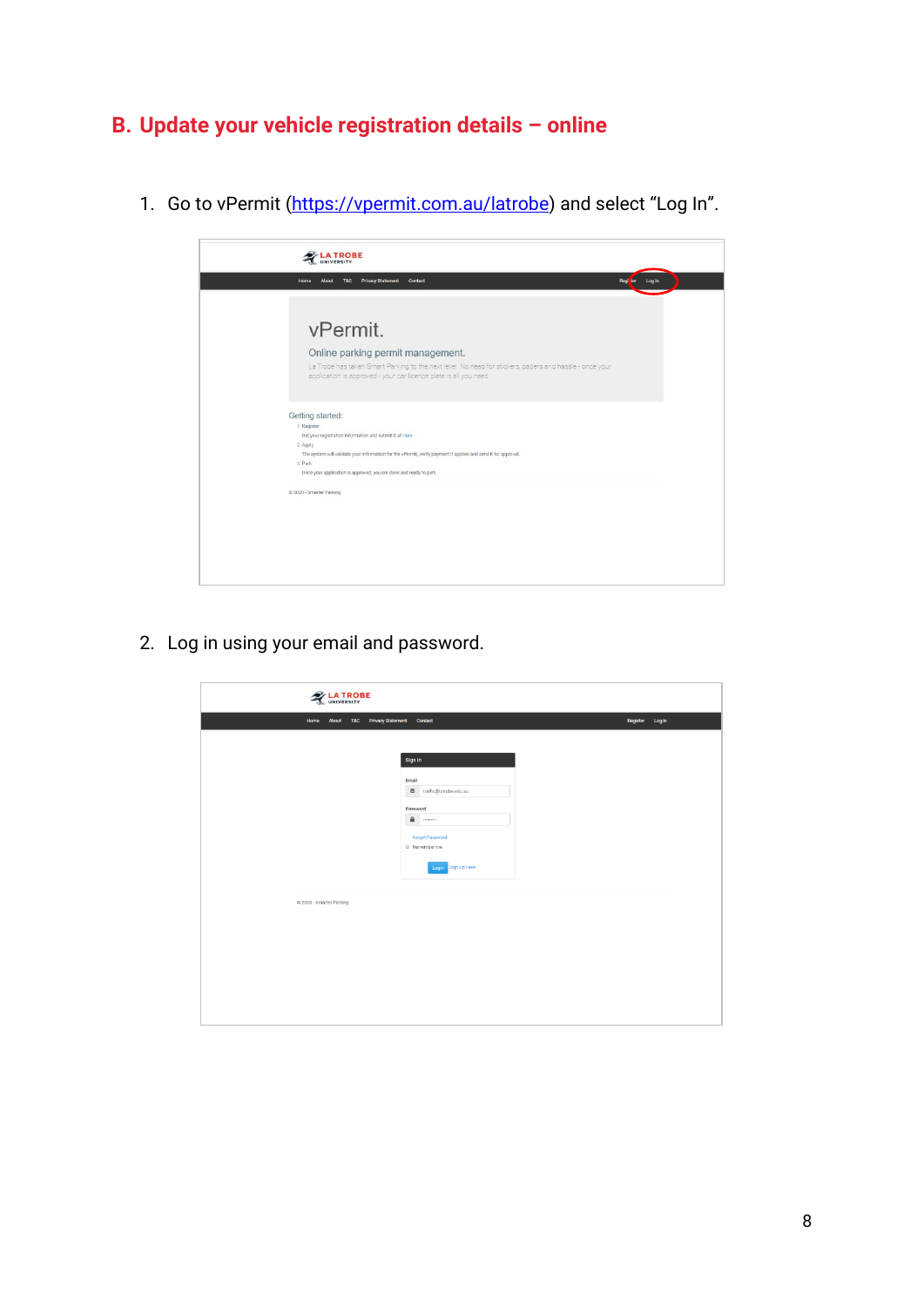3. Click "My Vehicles".

| My Perrats             | My Vehicles                              |             |         |                       |                     |         | 1 My Profile   | Logout traffic@latrobe.edu.au |        |
|------------------------|------------------------------------------|-------------|---------|-----------------------|---------------------|---------|----------------|-------------------------------|--------|
| <b>My Permits</b>      |                                          |             |         |                       |                     |         |                |                               |        |
| <b>Account History</b> |                                          |             |         |                       |                     |         |                |                               |        |
|                        | Created On Permit Name                   | Valid Until | Amount  | <b>Payment Method</b> | Status              | Comment | Car Regs       | Permit#                       |        |
|                        | 03-07-2019 White permit salary deduction | 31-12-9999  | \$12.08 | Salary Deduction      | Active <sup>O</sup> |         | ABC123, XYZ789 | 29727                         | Cancel |
|                        |                                          |             |         |                       |                     |         |                |                               |        |
|                        |                                          |             |         |                       |                     |         |                |                               |        |
|                        |                                          |             |         |                       |                     |         |                |                               |        |

4. To activate an alternate vehicle, click the red "Activate XXX123" button.

**Remember!** If you're changing vehicles temporarily, don't forget to log in and activate your regular vehicle when you change back.

| LA TROBE                                                                                                                                                                                                                                                      |              |                              |
|---------------------------------------------------------------------------------------------------------------------------------------------------------------------------------------------------------------------------------------------------------------|--------------|------------------------------|
| My Permits My Vehicles                                                                                                                                                                                                                                        | A My Profile | Logout c.hall@latrobe.edu.au |
| My Vehicles<br>Your current permit allows for 1 active vehicle out of maximum of 3 registered vehicles.<br>Set your active vehicle or edit vehicles below:<br>ABC123 in Active<br>Activate XYZ789<br>Edit Vehicles <sup>(2)</sup><br>C 2020 - Smarter Parking |              |                              |
|                                                                                                                                                                                                                                                               |              |                              |

5. To add/remove a registration click "Edit Vehicles".

| LA TROBE                                                                                                                                                   |  |                                         |
|------------------------------------------------------------------------------------------------------------------------------------------------------------|--|-----------------------------------------|
| My Vehicles<br><b>My Permits</b>                                                                                                                           |  | LMy Profile Logout chall@latrobe.edu.au |
| My Vehicles<br>Your current permit allows for 1 active vehicle out of maximum of 3 registered vehicles.<br>Set your active vehicle or edit vehicles below: |  |                                         |
| ABC123 in Active<br>Activate XYZ789                                                                                                                        |  |                                         |
| Edit Vehicles <sup>(2)</sup>                                                                                                                               |  |                                         |
| C 2020 - Smarter Parking                                                                                                                                   |  |                                         |
|                                                                                                                                                            |  |                                         |
|                                                                                                                                                            |  |                                         |
|                                                                                                                                                            |  |                                         |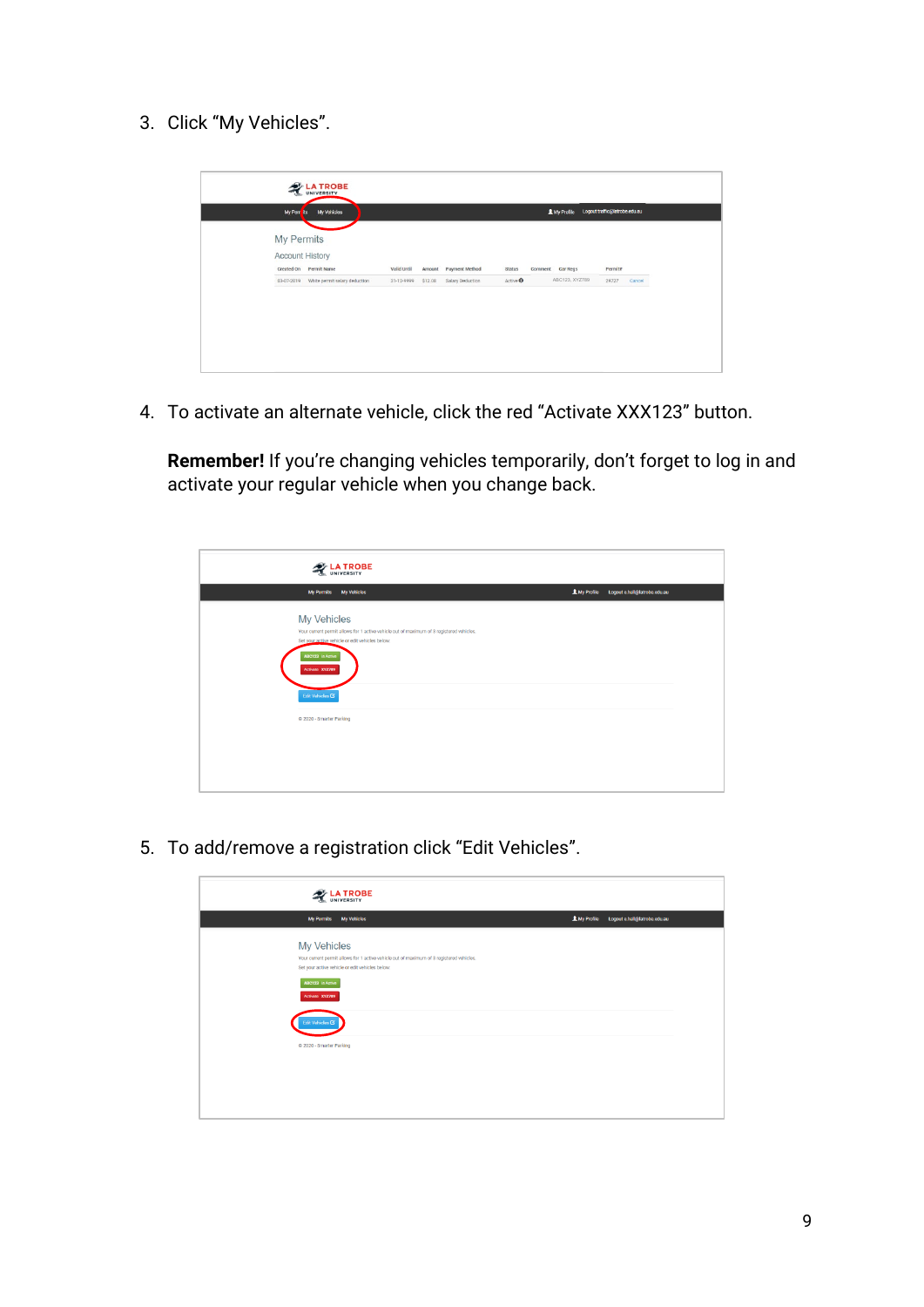a. Edit the listed vehicles as required and click "Save".

| <b>LA TROBE</b>                                                                   |                                                                                                             |                                              |
|-----------------------------------------------------------------------------------|-------------------------------------------------------------------------------------------------------------|----------------------------------------------|
| My Vehicles<br><b>My Permits</b>                                                  |                                                                                                             | L My Profile<br>Logout e.hall@latrobe.edu.au |
| <b>Edit Cars</b>                                                                  |                                                                                                             |                                              |
| Please fill-in maximum of 3 vehicles:<br>A valid rego has up to 10 alphanumerics. |                                                                                                             |                                              |
|                                                                                   | If you make any changes - make sure to save them and set the correct vehicle as 'Active' on the next screen |                                              |
| Vehicle 1                                                                         | <b>ABC123</b>                                                                                               |                                              |
| Vehicle 2                                                                         | XYZ789                                                                                                      |                                              |
| Vehicle 3                                                                         |                                                                                                             |                                              |
| k to Cars                                                                         |                                                                                                             |                                              |
| C 2020 - Smarter Parking                                                          |                                                                                                             |                                              |
|                                                                                   |                                                                                                             |                                              |
|                                                                                   |                                                                                                             |                                              |
|                                                                                   |                                                                                                             |                                              |
|                                                                                   |                                                                                                             |                                              |
|                                                                                   |                                                                                                             |                                              |

The "Active" permit will now be displayed in green.

#### **C. Update your vehicle registration details – via the vPermit app**

You can also easily update your vehicle registration details on the go using the vPermit app.

1. Download the app from the App Store or Google Play.



2. Select your Operator – La Trobe University.

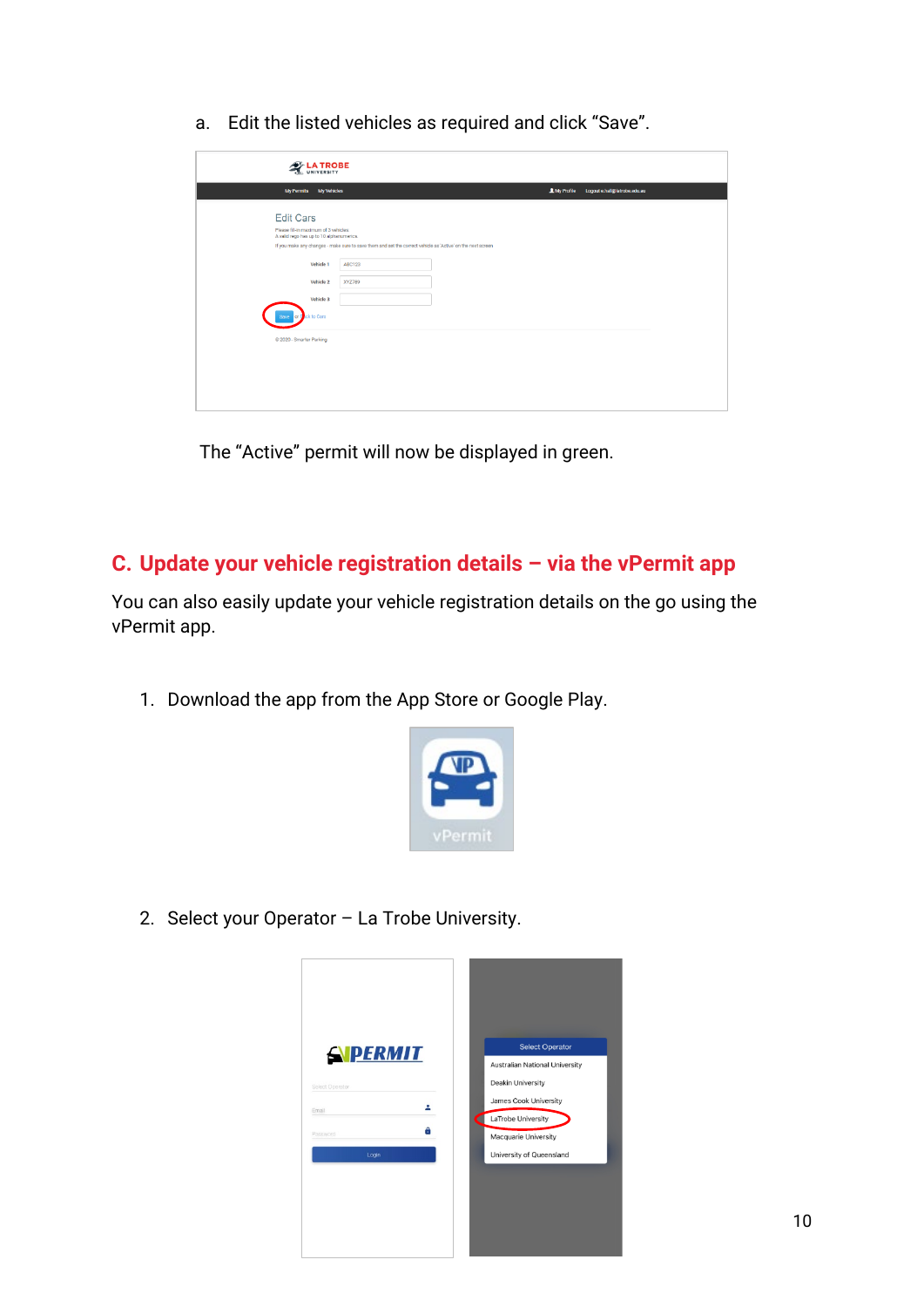3. Your current permit will be displayed. Click on the arrow to view your registration settings.

|                       | <b>Parking Permit</b> |                     |
|-----------------------|-----------------------|---------------------|
| Vehicle No.<br>1LY8XV |                       | Permit No.<br>29727 |
|                       | LA TROBE              | Expires On          |
| <b>ACTIVE</b>         |                       | 31 Dec 9999         |
|                       |                       |                     |
|                       |                       |                     |
|                       |                       |                     |
|                       |                       |                     |
|                       |                       |                     |
|                       |                       |                     |

4. To activate an alternate vehicle, click the red "Activate" button.

**Remember**! If you're changing vehicles temporarily don't forget to log in and activate your regular vehicle when you change back.

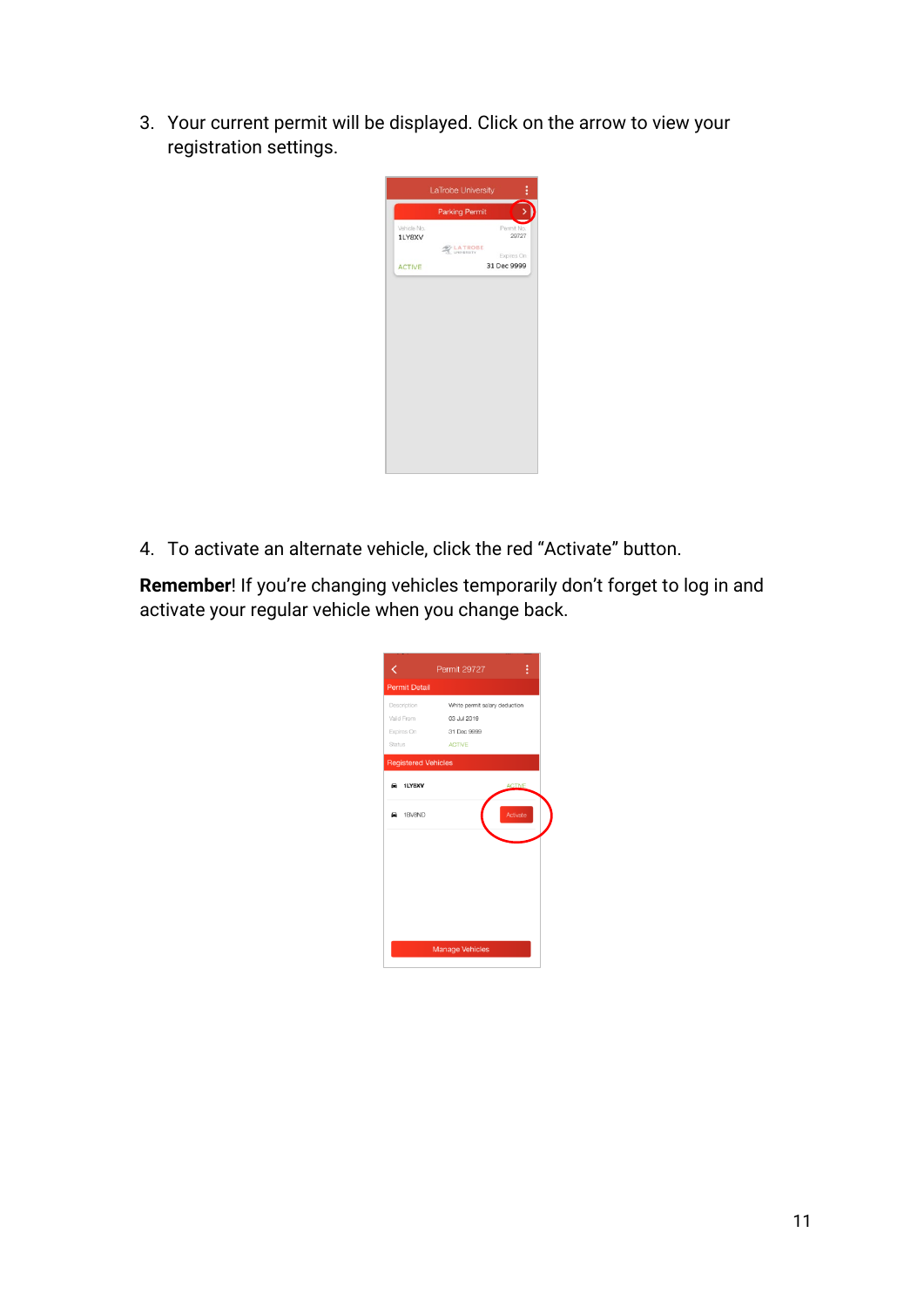5. To add/remove a registration click "Manage Vehicles".

|                            | ፧<br>Permit 29727                         |
|----------------------------|-------------------------------------------|
| <b>Permit Detail</b>       |                                           |
|                            | Description White permit salary deduction |
|                            | Valid From 03 Jul 2019                    |
| Expires On                 | 31 Dec 9999                               |
| <b>Status</b>              | <b>ACTIVE</b>                             |
| <b>Registered Vehicles</b> |                                           |
| 1LY8XV<br>≘                | <b>ACTIVE</b>                             |
| 1BV8ND<br>- 1              | Activate                                  |
|                            |                                           |
|                            |                                           |
|                            |                                           |
|                            |                                           |
|                            |                                           |
|                            |                                           |
|                            | <b>Manage Vehicles</b>                    |
|                            |                                           |

a. Using the "Edit", "Delete" and "Add Vehicle" options, edit the listed vehicles as required and click "Update".

|             | Manage Vehicles                                                                                  |                    |        | i |
|-------------|--------------------------------------------------------------------------------------------------|--------------------|--------|---|
|             |                                                                                                  |                    |        |   |
| 1LY8XV<br>∍ |                                                                                                  |                    |        |   |
| 1BV8ND<br>▄ |                                                                                                  |                    |        |   |
|             |                                                                                                  | <b>Add Vehicle</b> |        |   |
|             |                                                                                                  |                    |        |   |
|             |                                                                                                  |                    |        |   |
|             |                                                                                                  |                    |        |   |
|             |                                                                                                  |                    |        |   |
|             |                                                                                                  |                    |        |   |
|             |                                                                                                  |                    |        |   |
|             |                                                                                                  |                    |        |   |
|             |                                                                                                  |                    |        |   |
|             | Your permit allows a maximum of 3 vehicles<br>listed on it. Only 1 of which can be active at any | given time.        |        |   |
|             | Cancel                                                                                           |                    | Update |   |
|             |                                                                                                  |                    |        |   |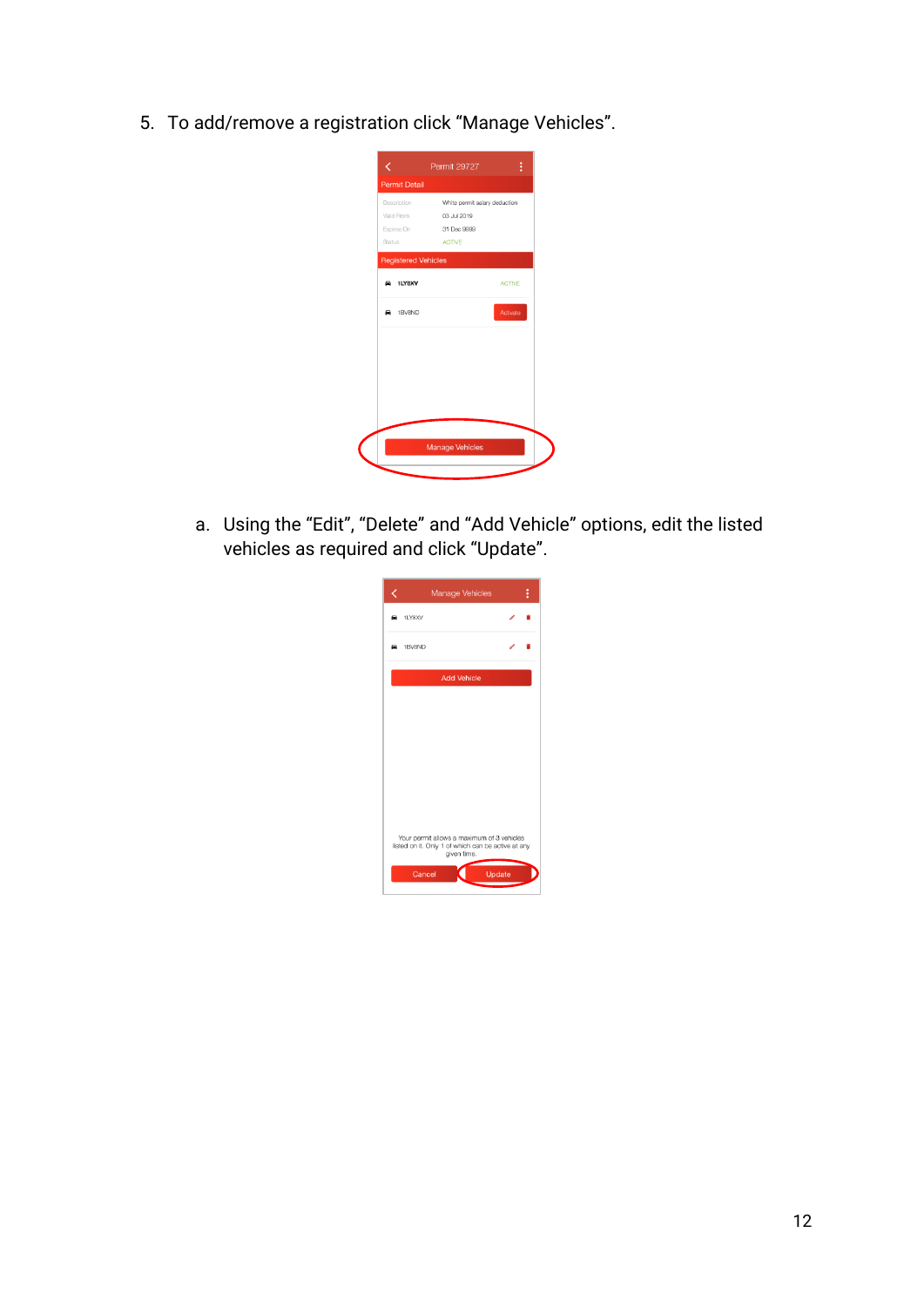### **D. Cancel your vPermit**

1. Go to vPermit [\(https://vpermit.com.au/latrobe\)](https://vpermit.com.au/latrobe) and select "Log In".



| <b>LA TROBE</b>          |                                     |                 |
|--------------------------|-------------------------------------|-----------------|
|                          |                                     |                 |
| Home                     | About T&C Privacy Statement Contact | Register Log in |
|                          |                                     |                 |
|                          |                                     |                 |
|                          | Sign In                             |                 |
|                          |                                     |                 |
|                          | Email<br>图 traffic@latrobe.edu.au   |                 |
|                          |                                     |                 |
|                          | Password                            |                 |
|                          | $\bullet$<br>$\cdots$               |                 |
|                          | <b>Forgot Password</b>              |                 |
|                          | <b>E</b> Remember me                |                 |
|                          | Login Sign Up Here                  |                 |
|                          |                                     |                 |
|                          |                                     |                 |
| @ 2020 - Smarter Parking |                                     |                 |
|                          |                                     |                 |
|                          |                                     |                 |
|                          |                                     |                 |
|                          |                                     |                 |
|                          |                                     |                 |
|                          |                                     |                 |
|                          |                                     |                 |
|                          |                                     |                 |
|                          |                                     |                 |

2. Click "My Permits".

| <b>My Permits</b>                        |             |         |                  |                     |         |          |         |        |
|------------------------------------------|-------------|---------|------------------|---------------------|---------|----------|---------|--------|
| <b>Account History</b>                   |             |         |                  |                     |         |          |         |        |
| Created On Permit Name                   | Valid Until | Amount  | Payment Method   | Status              | Comment | Car Regs | Permit# |        |
| 03-07-2019 White permit salary deduction | 31-12-9999  | \$12.08 | Salary Deduction | Active <sup>O</sup> |         |          | 29727   | Cancel |